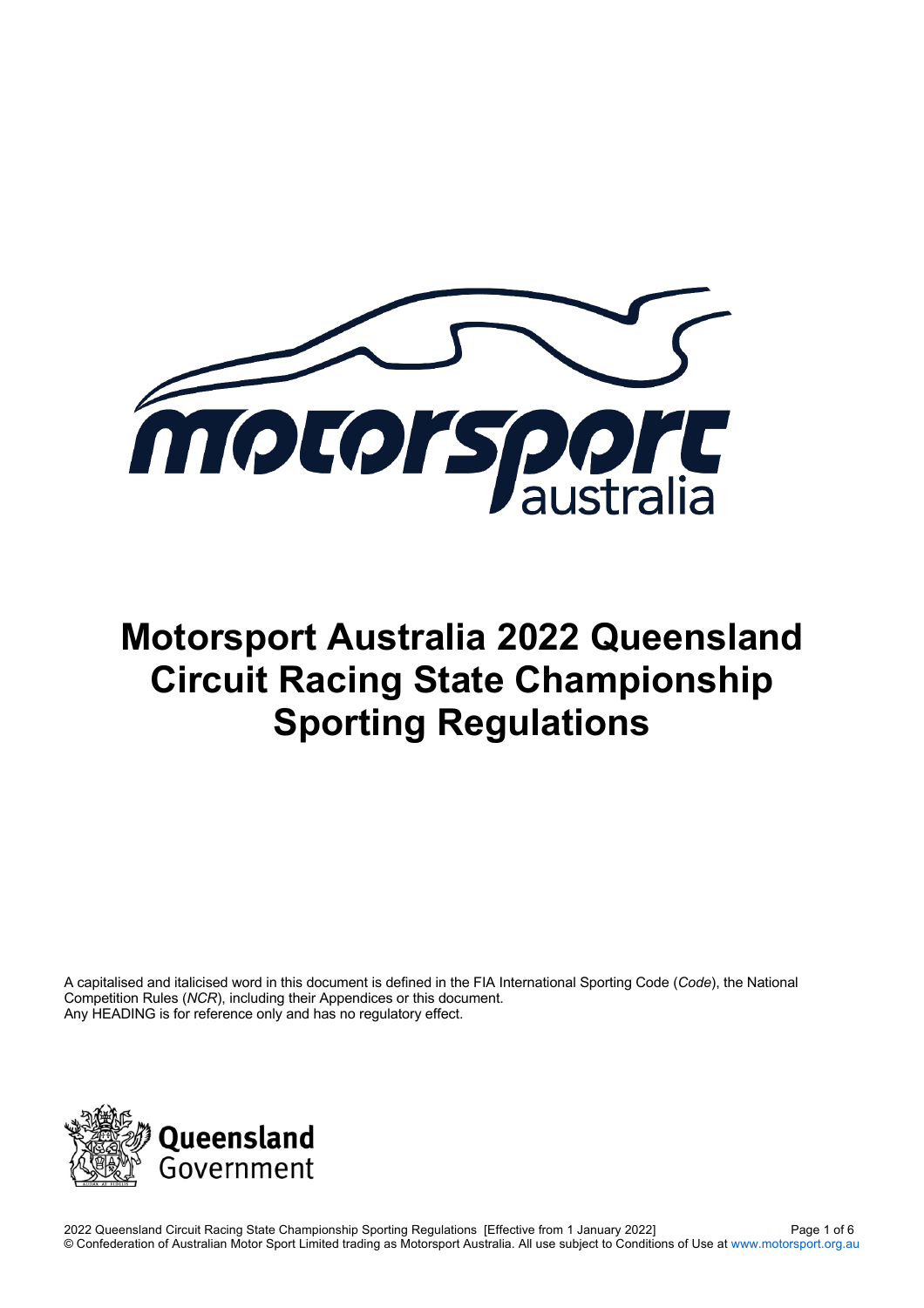# **Document ID:**

Motorsport Australia 2022 Queensland Circuit Racing State Championship Sporting Regulations - QSC21.0263

#### **Date of implementation:** 1 January 2022

#### **Authority:**

Resolved that the authority of the 'Motorsport Australia 2022 Queensland Circuit Racing State Championship Sporting Regulations', be confirmed and that the document authority be identified as 'Motorsport Australia 2022 Queensland Circuit Racing State Championship Sporting Regulations - QSC21.0263.

Held in accordance with the International Sporting Code of the FIA, the National Competition Rules (*NCR*) of Motorsport Australia and Motorsport Australia Circuit Race Standing Regulations.

#### **1: Championship Regulations:**

- 1.01 Should a State Championship *Circuit Race* be conducted at a National Championship *Event*; each *Circuit Race* must comply with these Regulations. Any exception will be at the sole discretion of the Queensland State Council.
- 1.02 There will be at least one championship race conducted at each *Event* for each category participating at that *Event* and conforming to the minimum entry requirement.
- 1.03 Each championship race will be of a minimum aggregate race distance of 60km. A category may specify varying race durations within this overall total distance.
- 1.04 Except for Superkarts (see Article 3), to qualify as a 'Championship Round' there must be a minimum of 7 bona fide *Entries*, who participate in a part of the *Event* for the category for which the round is being conducted. When a race is conducted for a category concurrent with another category, the status of 'Championship Round' will apply only to each category that meets this criterion.
- 1.05 Unless otherwise determined, each round will count.
- 1.06 An *Event Promoter* may invite an *Entry* from a *Competitor* in any category listed in these Regulations at each championship round.
- 1.07 A non-championship category may participate at a State Championship *Circuit Race Event*.

### **2: Point Score:**

2.01 For each category, points will be awarded as follows to outright placegetters in each race:

| Place         |    |          |              |    |         |    |    |             |          |    |   | -<br>$\cdot$ | 14 | . .<br>15 | 16 | 18 | 19 | 20 |
|---------------|----|----------|--------------|----|---------|----|----|-------------|----------|----|---|--------------|----|-----------|----|----|----|----|
| - -<br>Points | 30 | つら<br>∠⊾ | $\sim$<br>-- | 20 | ١o<br>o | 16 | IД | $\sim$<br>◡ | л<br>. . | ١U | J |              |    |           |    |    |    |    |

- 2.02 Fastest lap in each championship race will be awarded 1 point.
- 2.03 A *Competitor* achieving pole position in qualifying for the first championship race at each *Event* will be awarded 1 point.
- 2.04 The *Competitor* achieving the highest number of points accrued in the championship/series for the category will win the championship for that category. However, if more than one *Competitor* achieves the same number of points, the winner will be:
	- The *Competitor* who achieves the greatest number of 1<sup>st</sup> places.
	- If the number of 1st place achievements is the same, the *Competitor* who achieves the greatest number of 2<sup>nd</sup> places.
	- If the number of 2nd place achievements is the same, the *Competitor* who achieves the greatest number of  $3<sup>rd</sup>$  places, and so on until a winner emerges.





2022 Queensland Circuit Racing State Championship Sporting Regulations [Effective from 1 January 2022] Page 2 of 6 © Confederation of Australian Motor Sport Limited trading as Motorsport Australia. All use subject to Conditions of Use at www.motorsport.org.au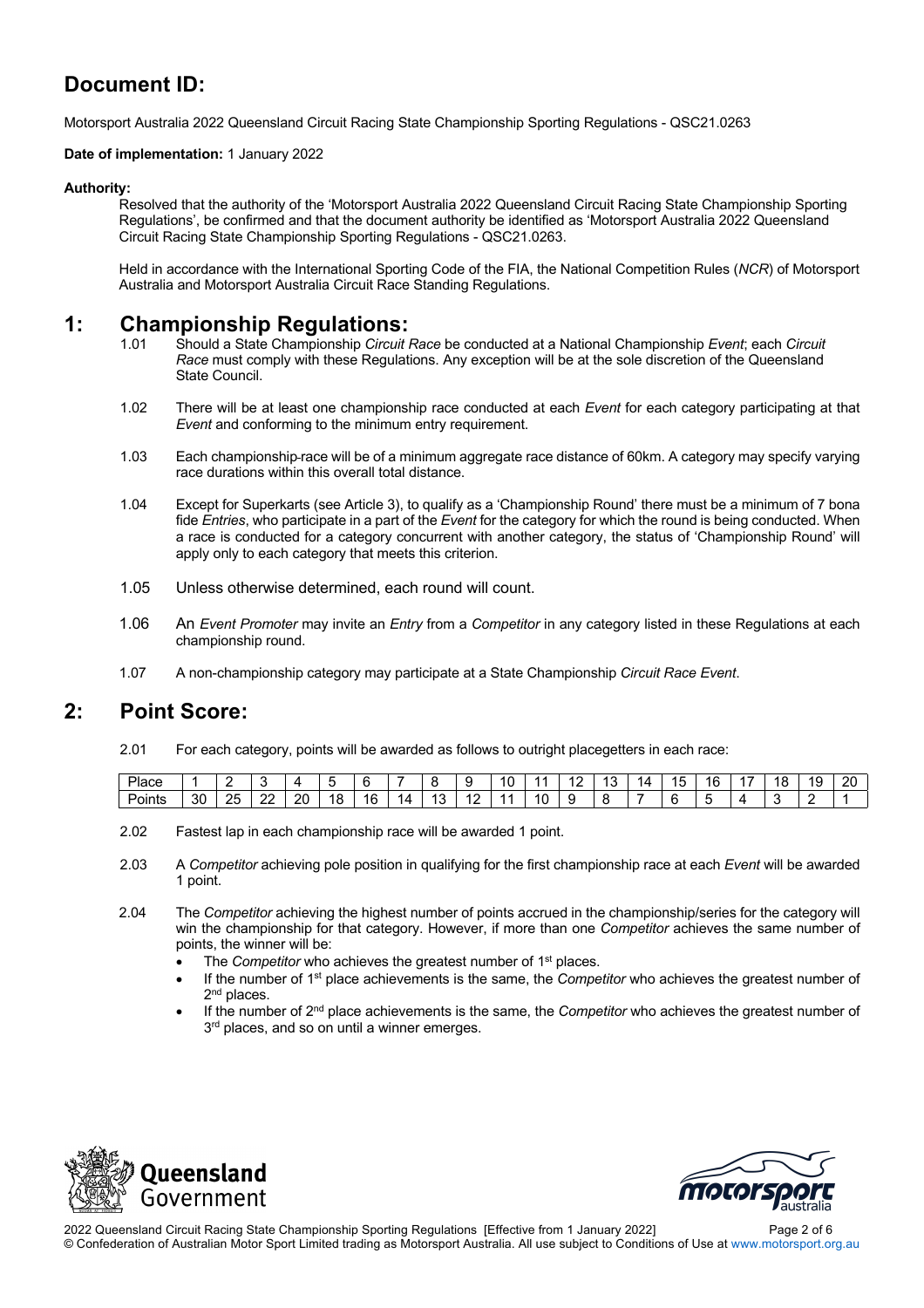# **3: 2022 Queensland Circuit Racing State Championship Categories:**

#### **A championship will be conducted for each category as follows:**

#### **1st Category Racing Cars & 2nd Category Sports Cars**

- 1<sup>st</sup> Category Cars (excluding Formula Ford 1600 and Formula Vee)
- 5<sup>th</sup> Category Racing & Sports Cars Groups M, O, P, Q and R
- 2<sup>nd</sup> Category Group 2A (excluding vehicles on 2B/2F eligibility lists) and Group 2C Supersports
- 6<sup>th</sup> Category Group 6SR

#### **1st Category Racing Cars – Formula Ford (Duratec Engine and Kent Engine)**

Includes: 5<sup>th</sup> Category Formula Ford Group Fa, Fb & Fc

#### **1st Category Racing Cars – Formula Vee**

Includes: 5<sup>th</sup> Category Group Va & Vb, and Invited Formula Vee

#### **2nd Category Sports Cars – Prodsports**

Groups 2B, Invited GT & Group 2A cars of a model listed on 2B/2F eligibility list Group 2F, 5th Category Groups S & T Invited Sports Cars

#### **3rd Category Touring Cars – Sports Sedans**

Group 3D Sports Sedans Group 3D – Cars described as "Trans-Am" 5<sup>th</sup> Category Groups A & C Sedans 5<sup>th</sup> Category Group U Sports Sedans Invited Touring Cars & Sports Cars

**3rd Category Touring Cars – Sports Sedans**

Group 3D - Division 2 Sports Sedans – for vehicles complying with Sports Sedans Regulation 3.1 (b)

**3rd Category Touring Cars** Group 3E – Circuit Excel (Hyundai X3 Series cars)

#### **3rd Category Touring Cars**

Group 3H – HQ Holden and Group 3J – Improved Production Cars which comply with the 2016 Qld Gemini Racing Vehicle Regulations

#### **3rd Category Touring Cars**

Group 3J – Improved Production Cars over 2001cc

#### **3rd Category Touring Cars**

Group 3J – Improved Production Cars 0 - 2000cc

#### **3rd Category Touring Cars**

Group 3K – Saloon Cars and Group 3E Production Cars (excluding Circuit Excel)

#### **5th Category Historic Cars – Groups Na & Nb & Nc**

**Superkarts** – All Classes - required minimum *Entry* number will be advised by each *Event Promoter*.

**A race may be conducted for a suitable combination of the above categories at the discretion of the** *Promoter* **where individual category entry level is low or on the basis of safety.** (Points will still be awarded for each individual category provided the minimum entry requirement is met.)

## **4: 2022 Queensland Circuit Racing State Championship Event Schedule:**

4.1 The 2022 Queensland Circuit Racing State Championship will be conducted over 4 *Circuit Race Events* at Morgan Park Raceway, Warwick.

| Round 1            | Round 2          | Round 3             | Round 4             |
|--------------------|------------------|---------------------|---------------------|
| 25 – 27 March 2022 | 27 - 29 May 2022 | 26 - 28 August 2022 | 18-20 November 2022 |
| M.G.C.C. Qld       | CORD             | M.G.C.C. Qld        | <b>QMROA</b>        |

4.2 At each *Event*, a race may be conducted for each category listed at Article 3, subject to the criteria for minimum entry level being met.





2022 Queensland Circuit Racing State Championship Sporting Regulations [Effective from 1 January 2022] Page 3 of 6 © Confederation of Australian Motor Sport Limited trading as Motorsport Australia. All use subject to Conditions of Use at www.motorsport.org.au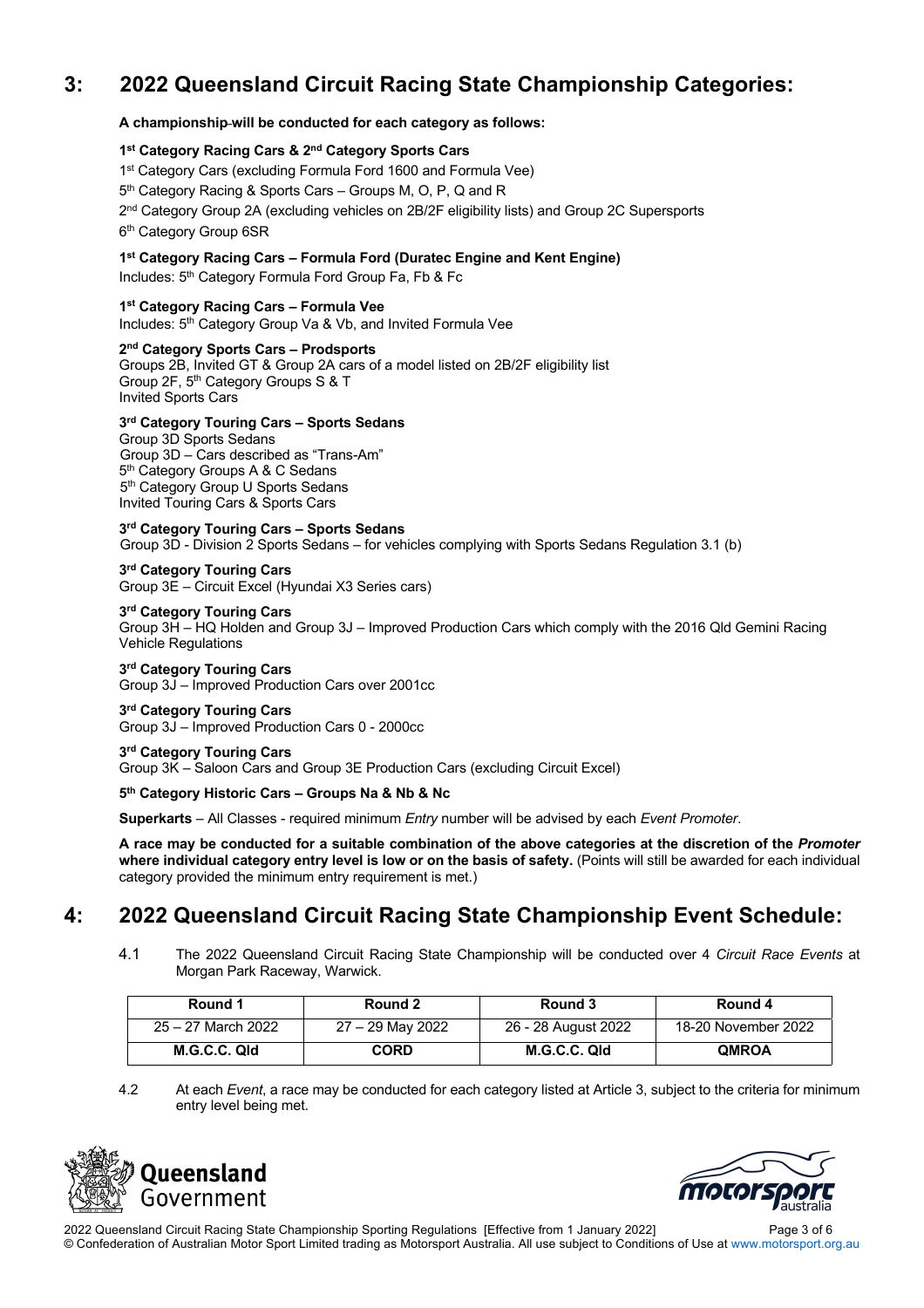- 4.3 Should races be conducted at the Motorsport Australia National Championship (SHANNONS) Race Event at Morgan Park in 2022 for the following Categories these races will count as an additional Round for those Category Championships; subject to confirmation by Qld State Council:
	- 3<sup>rd</sup> Category Circuit Excel (Hyundai X3 Series cars) refer QSC Minute NNNN
	- 3<sup>rd</sup> Category Improved Production Cars (all Classes) refer QSC Minute NNNN
	- 3<sup>rd</sup> Category Sports Sedans refer QSC Minute NNNN
- 4.4 If, with the approval of *Motorsport Australia*, a fewer number of *Events* are conducted, then those *Events* will be the championship.

### **5: Maintenance of Point Score:**

- 5.1 Maintenance of point score: Gary Goulding ph: 0438 104 231 email: gsgoulding@optusnet.com.au
- 5.2 The point score will be available from the *Motorsport Australia* website at: https://motorsport.org.au/regulations/sporting-technical/queensland, and also from the website of each *Circuit Race Event Organiser*.

# **6: Grid Position and Start Procedure:**

- 6.1 For the first championship/series race at each *Event*, each grid position will be decided on lap times established in nominated qualifying sessions with the fastest *Driver* being placed on pole position and the remainder in order of their fastest qualifying lap time. A *Driver* who fails to qualify may be permitted to start their first race from the rear of grid, subject to the requirements of the Circuit Race Standing Regulations.
- 6.2 For each subsequent championship race at each *Event*, the grid will be decided by the finishing order of the preceding championship race, followed by each non-finisher in the order of the number of laps completed in the preceding race as published in the race results, followed by each non-starter of the preceding race.
- 6.3 Each race *Start* for the Sports Sedan, Trans Am, and Prodsport category will be a rolling *Start*.

Each other category will have a standing *Start*. The starting procedure will be in accordance with the Circuit Race Standing Regulations. Any variation to the type of *Start* will be notified in the *Event Supplementary Regulations*.

6.4 The penalty for a false *Start* will be in accordance with the Circuit Race Standing Regulations.

# **7: In-Car Images and Data:**

Any recorded external or in-car images or data must be provided upon request to the Clerk of the Course, their appointee or the Stewards without delay. Such images may be used by said Officials to assist with their determination of an incident or event.

## **8: Safety Car:**

The Safety Car may be brought into operation to neutralise a race upon the decision of the Clerk of the Course in accordance with the Circuit Race Standing Regulations. Each lap conducted while the Safety Car is in operation will be counted as a race lap.

**End of Document**





2022 Queensland Circuit Racing State Championship Sporting Regulations [Effective from 1 January 2022] Page 4 of 6 © Confederation of Australian Motor Sport Limited trading as Motorsport Australia. All use subject to Conditions of Use at www.motorsport.org.au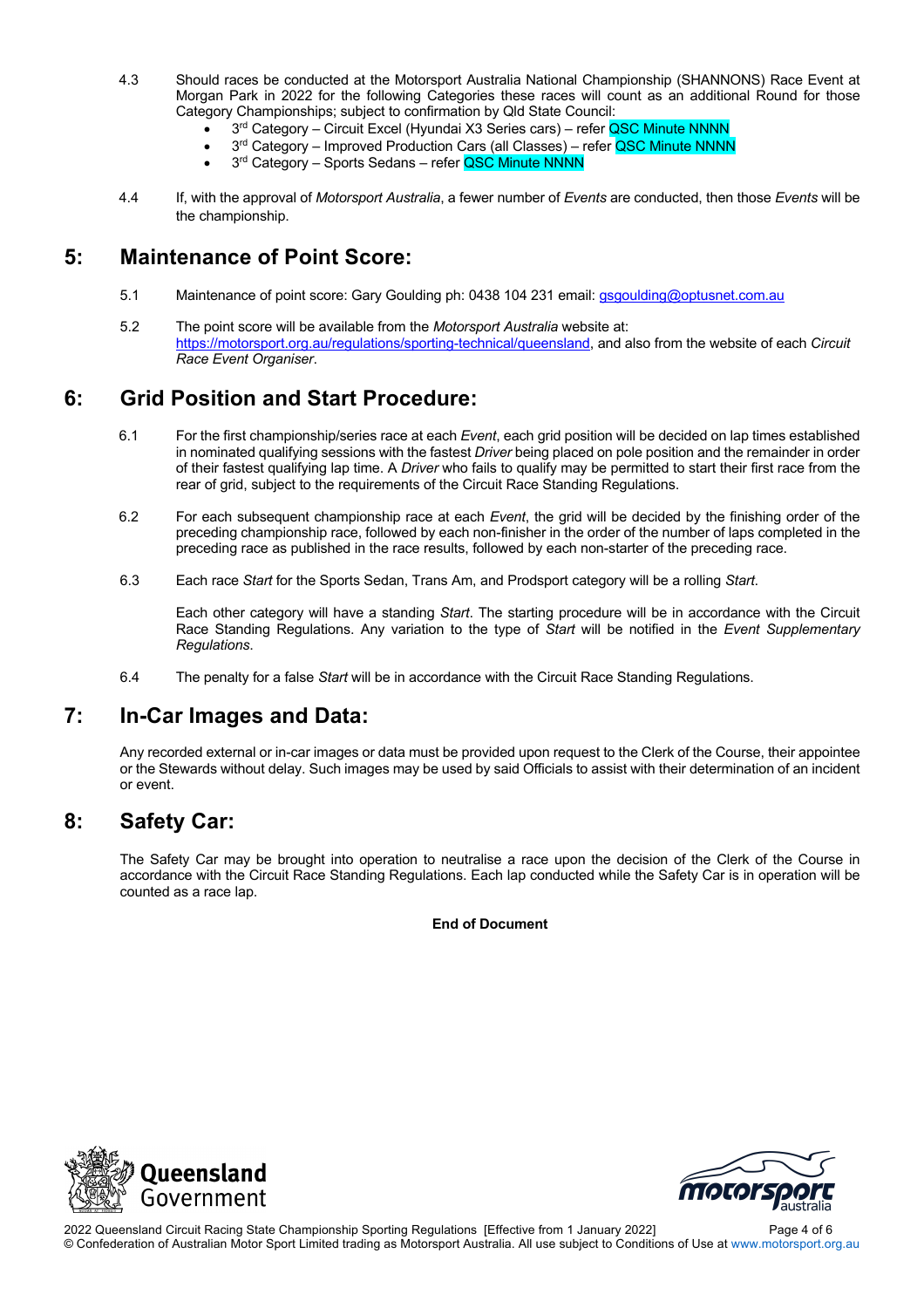# **2021 Queensland Circuit Racing State Champions**

| Cameron McLeod              | Formula Ford Duratec Champion Driver              |
|-----------------------------|---------------------------------------------------|
| Tim Hamilton                | Formula Ford 1600 Champion Driver                 |
| <b>Tim Alder</b>            | Formula Vee Champion Driver                       |
| <b>Matthew Clift</b>        | Historic Touring Car (Group N) Champion Driver    |
| <b>Brandon Madden</b>       | HQ Holden and Gemini (Combined) Champion Driver   |
| Luke Pink                   | Hyundai Series X3 Champion Driver                 |
| Zak Hudson                  | Improved Production Car Champion Driver           |
| <b>Bradley Carr</b>         | Production Car Champion Driver                    |
| Darren Berry                | Production Sports Car (Prodsport) Champion Driver |
| <b>Blake Varney</b>         | Racing and Sports Car Champion Driver             |
| Shane Hine                  | Saloon Car Champion Driver                        |
| <b>Christopher Donnelly</b> | Sports Sedan and Invited Car Champion Driver      |
| <b>Beau Hatton</b>          | Sports Sedan and Invited Car (Division 2) Winner  |
| Not Held in 2021            | Superkart Champion Driver                         |





2022 Queensland Circuit Racing State Championship Sporting Regulations [Effective from 1 January 2022] Page 5 of 6 © Confederation of Australian Motor Sport Limited trading as Motorsport Australia. All use subject to Conditions of Use at www.motorsport.org.au